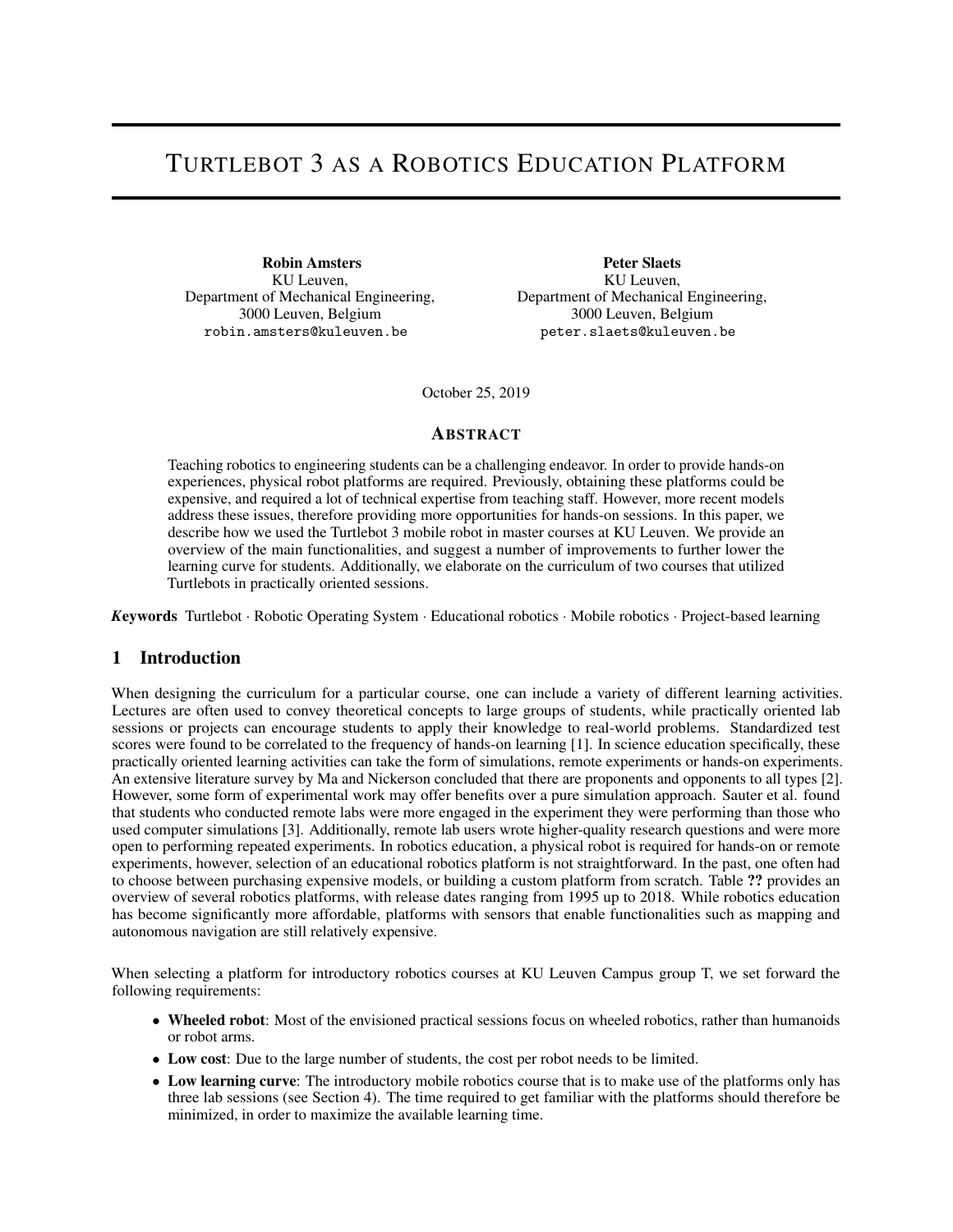- Advanced perception: While simpler robots are capable of tasks like line-following, this is not sufficient for the envisioned courses and projects. In master level courses, more advanced perception is required. Some form of depth perception should at least be available (e.g., in the form of an RGB-D camera, or a laser scanner).
- Standard software framework: It is imperative that the skills students acquire are as broadly applicable as possible. By using a standard software framework, students are more likely to use the same software again in their later career. Additionally, by using a standard framework more third party software is available, broadening the possibilities of the platform.

<span id="page-1-0"></span>

| <b>Robot</b>    | Year of<br>release | Cost<br>[€] | <b>Target audience</b> | <b>Sensors</b>               |
|-----------------|--------------------|-------------|------------------------|------------------------------|
| Pioneer 3DX [4] | 1995               | 3233.00     | Higher education       | sonar / encoder              |
| Khepera $[5]$   | 1999               | 2999.00     | Higher education       | sonar / IR                   |
| Amigobot [6]    | 2001               | 3150.00     | Higher education       | sonar                        |
| Scribbler 3 [7] | 2010               | 220.86      | Secondary education    | IR / ambient light / encoder |
| Turtlebot 2 [8] | 2012               | 1673.00     | Higher education       | RGB-D / gyroscope / encoder  |
| Edison [9]      | 2014               | 51.58       | Secondary education    | IR / sound / ambient light   |
| Cozmo $[10]$    | 2016               | 199.99      | Secondary education    | camera / IMU / IR            |
| Turtlebot 3     | 2017               | 585.95      | Higher education       | LIDAR / IMU / encoder        |
| (burger) [11]   |                    |             |                        |                              |
| Turtlebot 3     | 2017               | 1399        | Higher education       | LIDAR / RGB / IMU / encoder  |
| $(waffle)$ [11] |                    |             |                        |                              |
| Rosbot 2.0 [12] | 2018               | 1661.00     | Higher education       | RGB-D / LIDAR / encoder / IR |

Table 1: Overview of wheeled robot platforms

Based on our requirements, the Turtlebot 3 burger stands out from the others, as it offers advanced sensors for a significantly lower price. Moreover, it makes use of the "Robotic Operating System" (ROS), which is an open source framework. In the rest of this work, we will discuss our experiences in using this platform for robotics education. The paper is structured as follows; Section [2](#page-1-1) provides an overview of the hardware of the Turtlebot 3, which we used in its default configuration. Section [2](#page-3-1) discusses the software and the additions we made to improve the ease of use and lower the learning curve for students. We made use of these platforms in several educational projects, two case studies are discussed in Sections [4](#page-3-0) and Section [5.](#page-4-0) Finally, a conclusion is presented in Section [6.](#page-6-0)

# <span id="page-1-1"></span>2 Hardware overview

Turtlebots are sold in 2 main configurations, referred to as the "burger" and "waffle" models (see Fig. [1\)](#page-2-0). The waffle model is slightly larger, has an additional camera sensor and is significantly more expensive than the burger model. Therefore, we opted for the burger model. The main hardware components of the platform are:

- LIDAR: a 360° laser scanner is mounted on top of the robot. This sensor transmits a rotating laser, which reflects of nearby obstacles. By using the reflection time, distances to nearby objects can be obtained, which can be used for mapping or obstacle avoidance.
- Raspberry Pi: one level below the LIDAR is a Raspberry Pi 3 (RPi) single-board computer. It reads data from the sensors and communicates with a 'master' pc, which does the actual computations.
- OpenCR: one level below the RPi, the hardware control board is located, which is based around an Arduino Uno. The board contains an Inertial Measurement Unit (IMU) with a three axis accelerometer, gyroscope and magnetometer. Its main function is to connect the Raspberry Pi to the motors and sensors, and to provide power connections for all components.
- Finally, on the lowest level, we find the **motors** and the **battery**. Both the burger and the waffle models have a differential drive configuration, which means that they have 2 independently driven motors and 1 caster wheel for stability.

# 3 Software overview

The operating system on the Raspberry Pi is Ubuntu MATE 16.04, which is a lightweight version of the well-known Linux distribution Ubuntu. Ubuntu MATE is better suited for single-board computers due to the lower hardware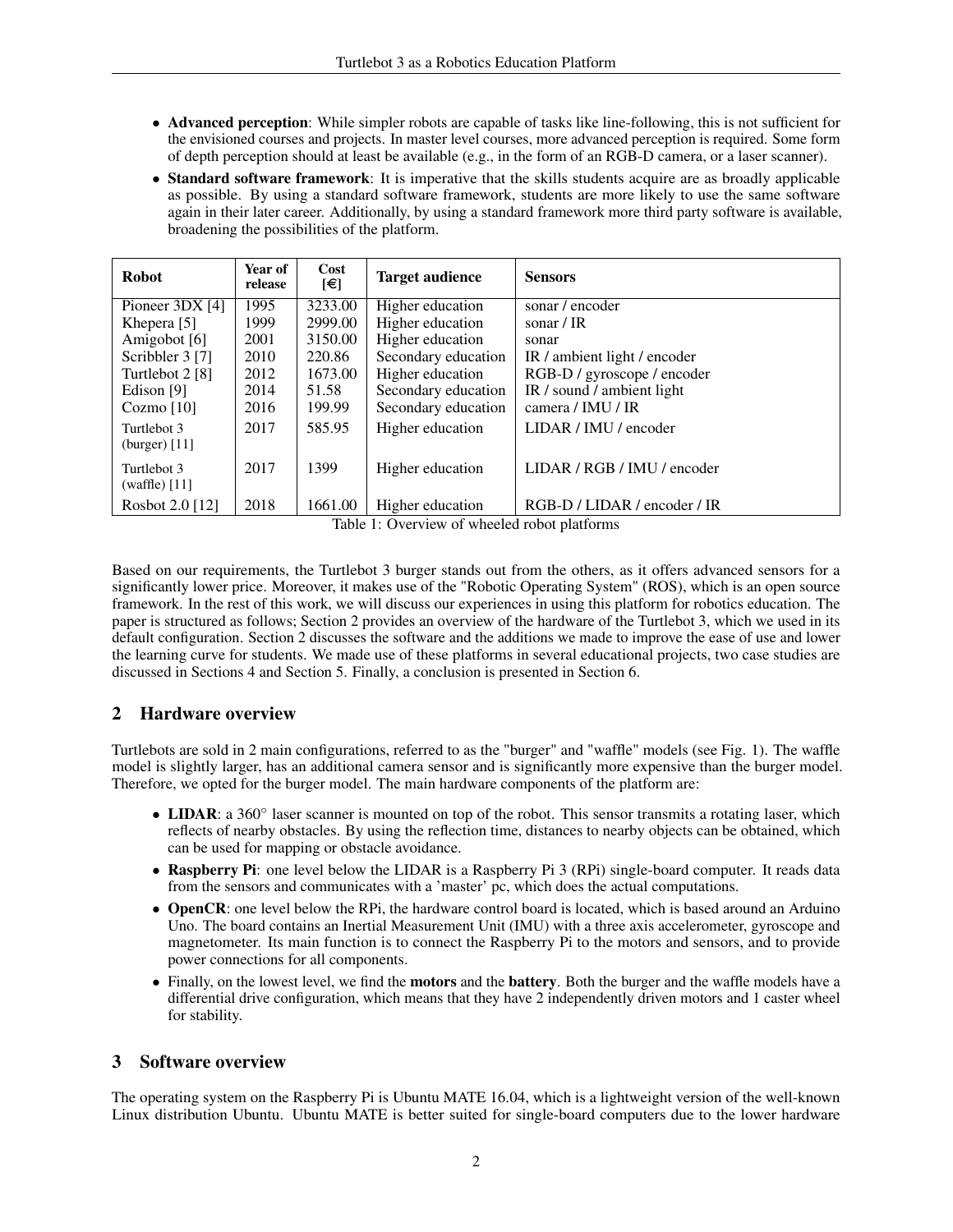<span id="page-2-0"></span>

Figure 1: Overview of the Turtlebot 3 models [\[13\]](#page-7-12)

requirements compared to the complete desktop version [\[14\]](#page-7-13). A number of modifications were made to the default version to make the distribution more suited to our needs:

- The Raspberry Pi functions as a wireless access point (AP). Previously, we utilized a central AP, to which all robots and control computers were connected. However, this infrastructure resulted in unstable connections due to the large number of devices to the router. If the robots function as their own AP, less devices need to be connected to each network. Therefore, the requirements of such a network are lower. We found that the individual networks did not interfere with each other significantly. Even when 10 robots were used in the same room, connections remained stable. Another advantage of this approach is that students do not need to stay in the same room to test their programs. They can temporarily move to a more open space if needed. Turning a Raspberry Pi into a wireless AP was achieved with the help of a few online tutorials [\[15\]](#page-7-14)[\[16\]](#page-7-15). Each robot is given a unique name for its wireless connection. When connected to the robot WiFi, a Secure Shell (SSH) connection can be established on a fixed IP address. The first connected device will also be assigned a fixed IP address.
- When the RPi is powered on, a Git pull is performed to the repository that contains the custom code for the exercise sessions. This will only work if the Pi is connected via Ethernet, as it loses the capability of connecting to wireless networks by turning it into an AP.
- Superfluous software such as LibreOffice, Thunderbird, etc. was removed. Additionally, the Pi was set to boot without a graphical interface.
- A number of Bash aliases were defined such that students don't need to remember a lot of terminal commands. These aliases replace lengthy commands with shorter versions. For example, the complete command to initialize sensor communication on the robot is:

roslaunch turtlebot3\_bringup turtlebot3\_robot.launch

which we replaced by:

bringup

Besides a Linux distribution, the Robotic Operating System was also installed on the SD card of the RPi. ROS is an open-source, meta-operating system used in robotics research and industry [\[17\]](#page-7-16). It combines the efforts of researchers around the world, so that others have to spend less time 'reinventing the wheel'. It provides functionality like hardware abstraction, localization, navigation, visualization, etc. in a standard communication structure. ROS works via a publisher-subscriber interface. Programs are broken up into smaller units called 'nodes'. Example functionalities of a node are: reading data from a sensor, computing a trajectory or estimating a location. Nodes communicate with each other trough 'topics'. A node can make information available by 'publishing' it on a topic, in the form of a 'message'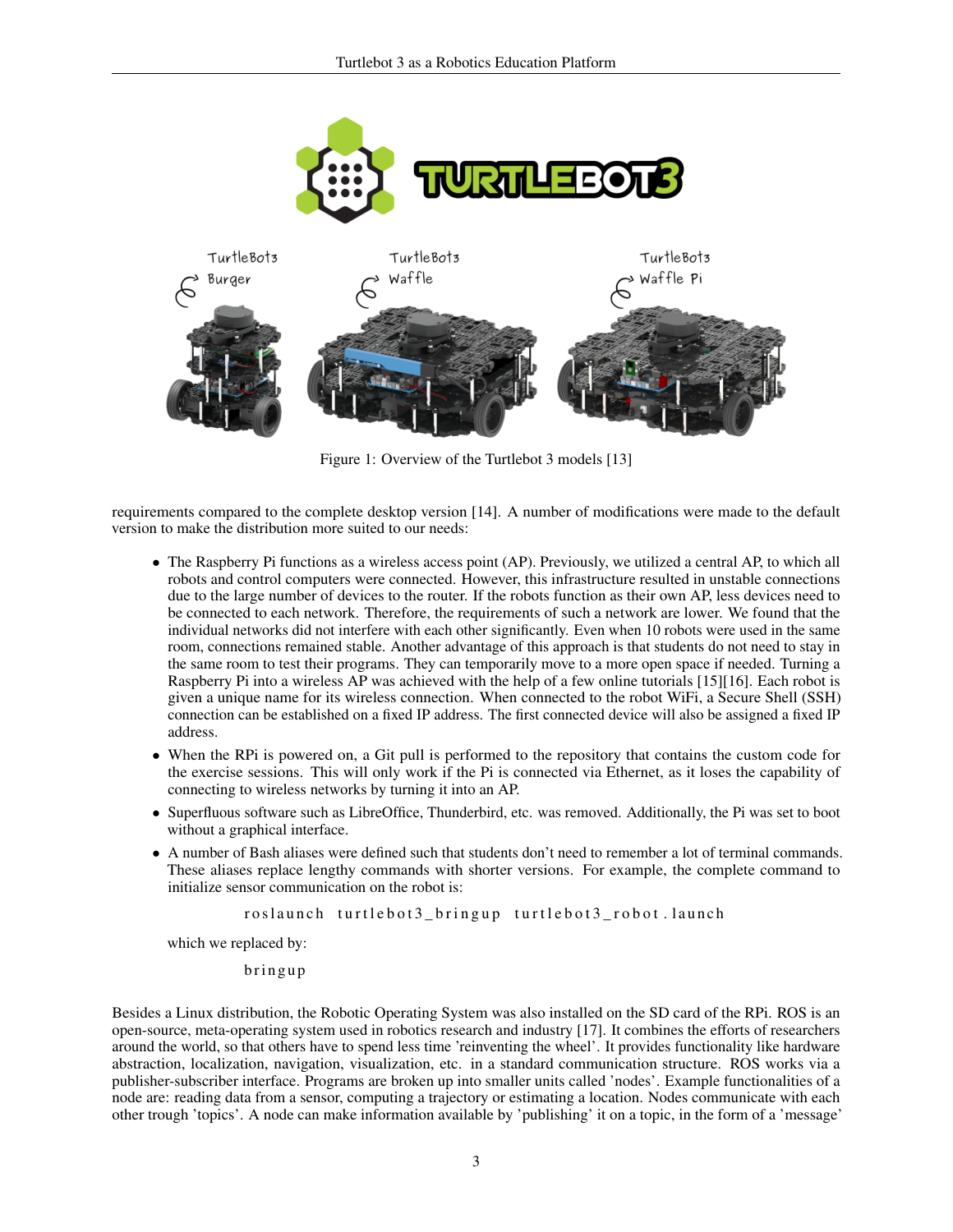<span id="page-3-1"></span>

Figure 2: Software architecture

(ROS data formats). Another node can then 'subscribe' to receive this information. Publishing nodes are not aware of their subscribers, they simply make the information available. Likewise a subscribing node does not necessarily know if anything has been published. This approach enables modularly built programs and abstraction. While ROS makes it easier to get started in robotics education and research, the learning curve can still be quite steep. Therefore, we also make use of the Robotics System Toolbox, which enables publishing and subscribing to ROS topics in MATLAB [\[18\]](#page-7-17). At our campus, students already complete several projects with MATLAB before starting their Masters degree. Therefore, it is preferred over other ROS interfaces such as C++ and Python. A custom toolbox was developed as a final abstraction level for the mobile robotics exercise sessions (Section [4\)](#page-3-0) and the control systems project (Section [5\)](#page-4-0). The focus of these courses is not to learn ROS, therefore the internal software processes of the robot are abstracted away. The custom code, the documentation and the exercises can be found on our GitHub page<sup>[1](#page-3-2)</sup>.

Installation of Ubuntu MATE, ROS and the configuration for the wireless access point can be a long process. Therefore, in order to facilitate software installation, one Turtlebot is prepared completely. Its SD card is then cloned for all other robots. Finally, the Service Set Identifier (SSID) of the wireless access point needs to be set to a unique value for each robot.

The combination of software layers results in the architecture shown in Fig. [2.](#page-3-1) The robot acts as a slave to a master PC on which the program is executed. A 'roscore' (central ROS process that connects nodes to each other) needs to be started manually by executing a command on the RPi over an SSH connection. The roscore on the PC can be started manually. Alternatively, the Robotics System toolbox starts a similar process in the background if certain functions are called. After initializing the roscores, the two processes share data, which can be used on either the PC or the RPi. The use of the MATLAB toolboxes is optional, as the robot can also be directly controlled via ROS. This is the case in, for example, master theses that make use of these robot platforms. These students will work on their project much longer and therefore have more time to gain a better understanding of ROS.

# <span id="page-3-0"></span>4 Example use case: mobile robotics exercise sessions

As a first use case, we will discuss the autonomous vehicles course offered at KU Leuven Campus Group T. This course consists of two parts, namely an introduction to robotics, and an introduction to mobile robotics. In the introduction to robotics chapter, concepts such as workspace analysis, forward and reverse kinematics are discussed, while the mobile robotics course focuses on autonomous navigation. Course material is based on the book "Robotics, Vision and

<span id="page-3-2"></span><sup>1</sup> [https://github.com/RobinAmsters/GT\\_mobile\\_robotics](https://github.com/RobinAmsters/GT_mobile_robotics)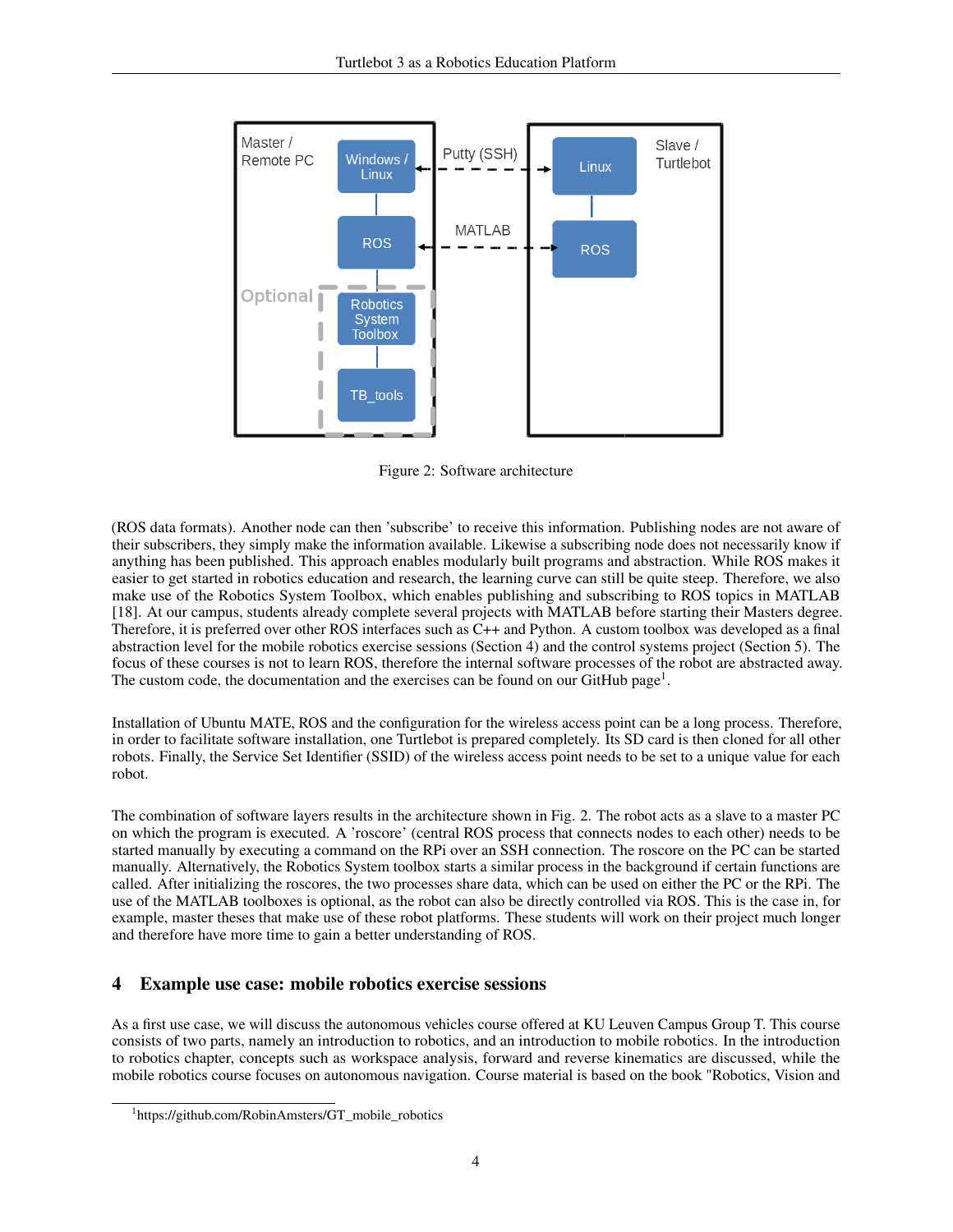Control" by Peter Corke [\[19\]](#page-7-18). The associated MATLAB toolbox is also occasionally used [\[20\]](#page-7-19).

To enable a robot to navigate autonomously, the robot needs to know where it is. Therefore, localization is the first chapter of the course and is discussed in depth. Dead-reckoning is introduced first as it is arguably the simplest the simplest form of localization. By integrating displacement measurements, one is able to acquire a position estimate relative to the initial position. However, every measurement has a slight error, therefore the overall error only grows over time. Nonetheless, it is a useful source of information, as it is generally always available due to the use of proprioceptive sensors (such as IMU's and encoders). To combat drift, additional sources of information are needed. The Kalman filter is discussed as a sensor fusion algorithm. Additionally, the non-linear Extended Kalman Filter is introduced. Besides localization, an autonomous robot needs to be able to plan a trajectory between the starting location and the destination. Therefore, several of the most used path planning algorithms  $(A^*, \dot{D}^*, \dot{D}^*)$  distance transform, etc.) are covered in the lectures and the lab sessions. The special case of a robot that does not need a specific plan is also discussed. These robots make use of so called 'reactive navigation', and react directly to sensor input (such as driving towards a light, or following a line) [\[19\]](#page-7-18). Finally, an autonomous robot needs to be able to execute its plan. Path following falls into the category of control theory, and is therefore not a part of this course.

The Turtlebot platforms are used during the lab sessions of the mobile robotics course. Students receive three such lab sessions. In order to make the most of the available time, students are asked to prepare each session beforehand. And receive a few questions to turn in at the beginning of each session. The majority of their grade is based on these preparations. Labs are organized as follows:

- 1. Introduction and dead reckoning: In the very first session, students get acquainted with the robots and software. Basic tasks such as driving in a straight line or an ellipse are to be performed by the robots. Additionally, the concept of dead-reckoning is treated in a number of simulation and practical exercises. The disadvantages of drift are discussed. Finally, students gain experience with so called 'error ellipses', which are visual representations of uncertainty on a position estimate.
- 2. Kalman filter: Drift is one of the main disadvantages of dead-reckoning based localization. The Kalman filter and its derivatives can be used to include more sensor data into the position estimate, and thus compensate for this drift. In the second session, students design a linear Kalman filter, derive state transition and observation models for an Extended Kalman Filter (EKF) and experiment with the effects of different types of sensor noise on pose estimation.
- 3. Path planning: In this session, students test different path planning algorithms that were discussed in the lectures. They are then asked to compare their advantages and disadvantages for certain situations. Finally, students design a program that makes the Turtlebot follow a wall. Braitenberg vehicle type behavior is used to achieve this task [\[21\]](#page-7-20).

Through an anonymous feedback from, students were asked to rate the course based on a number of questions. 10 students responded to this request. With the maximum score being 6, the question "The things I learned in this course are relevant for my education." scored 4.9, the question "I was satisfied with the quality of teaching in this course." received a score of 4.8. When asked for feedback in person, many students requested more sessions to expand on the discussed topics. Contrary to previous years (when Turtlebots were not used), students had no negative comments on the platforms themselves.

# <span id="page-4-0"></span>5 Example use case: embedded control systems experience

In this second use case, we discuss how we made use of the robots in a guided project that was part of a control systems course. We refer to this project as an 'experience'. Students learn the theoretical concepts in a lecture format. Several control strategies are covered in these lectures. The more classical approach of PID controllers and design with the Ziegler-Nichols method is discussed. Additionally, more modern control schemes in the Z-domain or in state space are also covered [\[22\]](#page-7-21)[\[23\]](#page-7-22). In exercise sessions, students practice designing the controllers discussed in the lectures on paper or in a simulation environment. MATLAB is used for these simulations. Finally, the experiences require students to put concepts from the lectures and exercise sessions into practice. The aim of is to independently design a controller for a physical system. In groups of 2 or 3 students, different parts of the control loop are built according to a milestone system. This means that the overall assignment is broken up into parts, each of which can grant a percentage of the total grade. After completing one of these parts, teaching staff checks progress, and gives a pass/fail on the current milestone. A pass allows students to progress to the next milestone, a fail means that current work is not sufficient, and more time on the current milestone is needed. This system provides students with regular feedback, and allows major flaws to be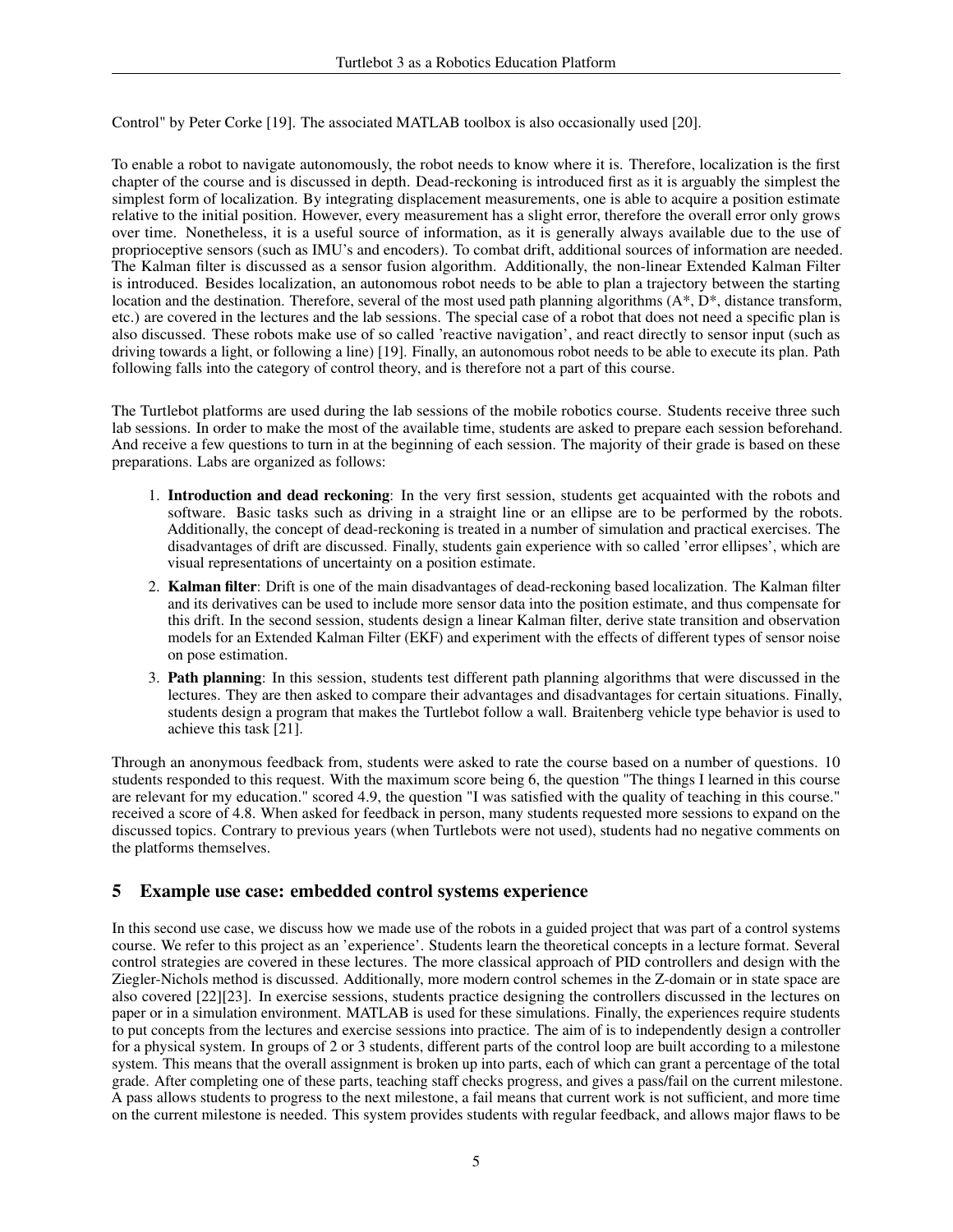<span id="page-5-0"></span>

Figure 3: Spiral walkway inside the Group T campus

detected early. At the end of the project, students present their work with a demonstration and turn in a written report.

The campus building is constructed with a spiral walkway in the center (see Fig. [3\)](#page-5-0), the overall assignment of the experience sessions is to follow this spiral with the Turtlebot. The robot should keep a constant distance relative to the wall whilst driving. The overall control loop is shown in Fig. [4,](#page-6-1) the following sections will explain the different parts in further detail.

#### Milestone 1: Motor model identification

The servo motors of the Turtlebot have built-in PID controllers, which regulate the speed of each individual wheel. In the very first sub-assignment, a model for the DC motors with PID controllers is identified. From the step response, students can derive the transfer function.

#### Milestone 2: Speed control

With the transfer function from milestone 1, students are asked to design a controller, which takes as an input the speed of either the left or the right wheel, and outputs an actuator command such that the wheel speed follows a given reference. Next, individual wheel speeds are translated to a forward speed (v) and a rotational speed (w) of the robot. The overall controller therefore takes v and w as an input, and internally translates these to velocity commands for the left and right wheel. By writing the controller inputs this way, we found it easier to design the distance controller of milestone 3. For the speed controller, students are allowed to use any control scheme they know of. However, all groups designed some form of a PID controller.

#### Milestone 3: Distance control

The final part of the overall control loop is a controller that allows the robot to drive at a constant distance relative to the wall of the spiral. It will take LIDAR measurements as an input (which may have to be processed first) and return a forward and a rotational speed as an output. These speeds are then used as an input for the speed controller of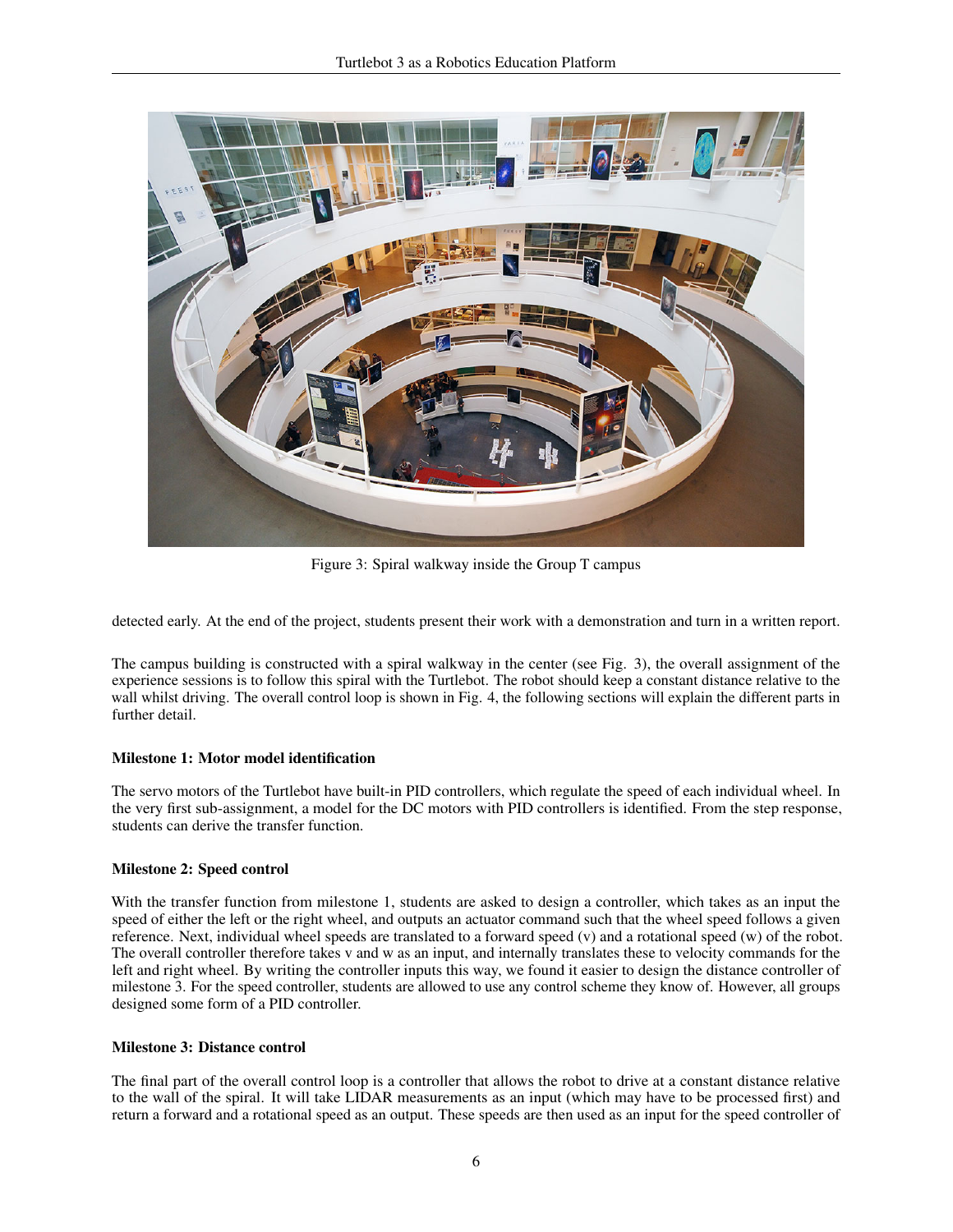<span id="page-6-1"></span>

Figure 4: Overview of the control loop and milestones of the project

milestone 2. In this stage, students are asked to use a state feedback controller, such that they gain hands-on experience in designing this type of controller as well.

#### Milestone 4: State estimator

It is possible to control the speed of the motors based on just encoder measurements. However, sensors are not perfect. In order to reduce inaccuracies, students are asked to include a state estimator into the control loop as a final milestone. An estimator can filter noisy sensor values and include multiple sources of information, thus improving accuracy and robustness.

Feedback on this course was also positive. Students appreciated the hands-on experience, as they found implementing a control loop on a physical system to be quite different from designing one based on a theoretical model. The project was, however, deemed more challenging than initially estimated. Particularly the design of the state feedback controller was the most difficult milestone.

# <span id="page-6-0"></span>6 Conclusion

In this paper, we present our experiences in using the Turtlebot 3 as a robotics platform in higher education. We propose a number improvements to the software, and discuss how we used the robots in two different courses. Feedback from students and teaching staff has been overwhelmingly positive. Nevertheless, we would like make a few improvements in the future. For example, it is currently not possible to automatically update the software on each platform. The source code can be updated semi-automatically by starting the Pi with an Ethernet cable plugged in. However the distribution and packages require manual updates to be performed by teaching staff for each platform. A system to automatically update the software or to perform updates in batches would make the platforms easier to maintain. Additionally, for the control systems course, we would like to offer students different kinds of projects to choose from, instead of one common track.

# Acknowledgments

Robin Amsters is an SB fellow of the Research Foundation Flanders (FWO) under grant agreement 1S57718N.